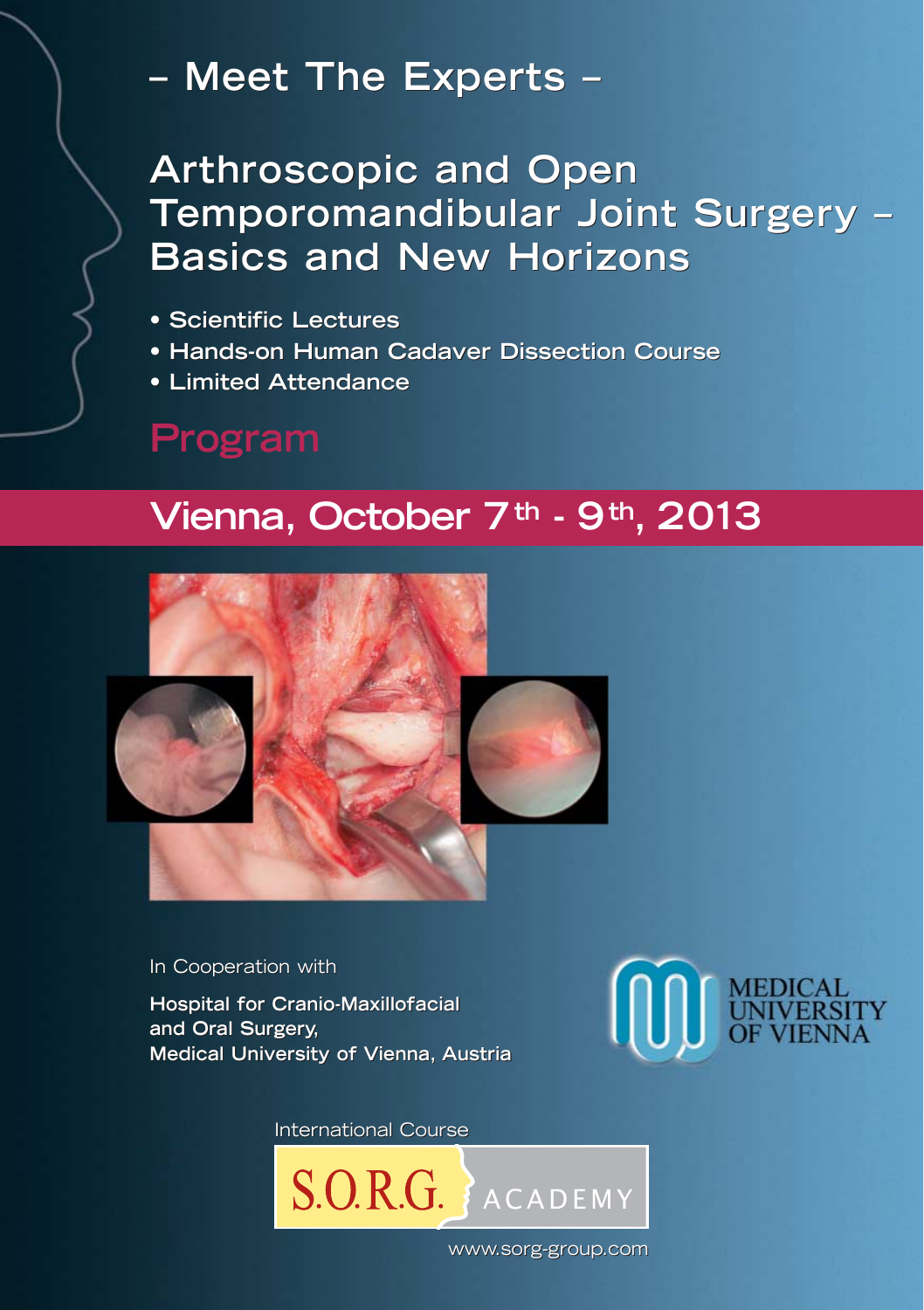# **TMJ Course Vienna** General Information **Strasbourg Osteosynthesis Research Group**



## **Chairman**

**Gerhard Undt** / Vienna, Austria

### **Faculty**

**Esben Aagaard** / Odense, Denmark **Rolf Ewers** / Vienna, Austria **Alexander Gaggl** / Salzburg, Austria **Rafael Martin-Granizo** / Madrid, Spain **Florencio Monje** / Badajoz, Spain **Larry Moore** / Chino Hills, U.S.A. **Dorrit Nitzan** / Jerusalem, Israel **Nadeem Saeed** / Oxford, Great Britain **Andrew Sidebottom** / Nottingham, Great Britain

#### **S.O.R.G. Secretary**

Mr. Oliver Scheunemann Secretary Mrs. Nicole Buehler c/o Gebrueder Martin GmbH & Co. KG Ludwigstaler Str. 132 78532 Tuttlingen/Germany

Phone: + 49 (0) 7461 / 706-216  $Fax: +49(0)7461/706-350$ nicole.buehler@klsmartin.com www.sorg-group.com

## **Topics**

- Principles of TMJ arthroscopy and new techniques
- Open approaches to the TMJ
- Disc displacement and degenerative joint disease
- Recurrent mandibular dislocation
- Autologous and alloplastic TMJ reconstruction
- Management of condylar hyperplasia
- Management of complications in TMJ surgery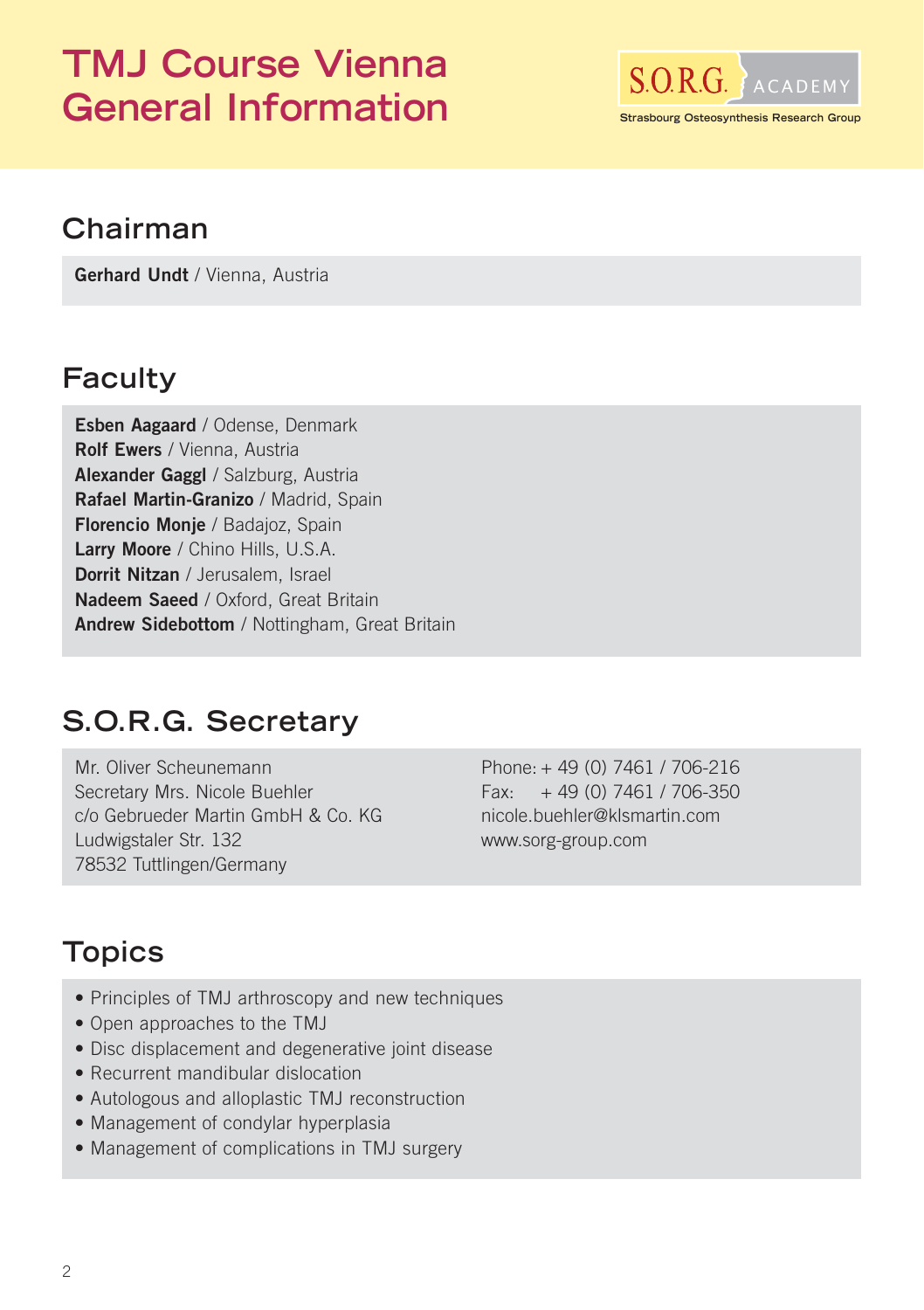# **TMJ Course Vienna SORG** ACADEMY General Information **Strasbourg Osteosynthesis Research Group**



## **Course Concept**

#### **Who should attend:**

This course is designed for those surgical specialists beginning their careers in temporomandibular joint surgery, as well as those experienced in open or arthroscopic surgical techniques who wish to continue to refine their diagnostic and surgical abilities.

#### **The participant can select between:**

- Complete course attendance including a 4-hour hands-on cadaver section (limited attendance Wednesday, October 9th, 2013)
- Participation only to the scientific lectures on October 7<sup>th</sup> and 8<sup>th</sup>, 2013

#### **Course language:**

English, no simultaneous translation will be provided.

## **Locations**

#### **Scientific Lectures:**

Monday, October 7<sup>th</sup> and Tuesday, October 8<sup>th</sup>, 2013: Palais Auersperg, Auerspergstrasse 1, A-1080 Vienna

#### **Cadaver Workshops:**

Wednesday, October 9th, 2013: Institute of Anatomy, Waehringerstrasse 13, A-1090 Vienna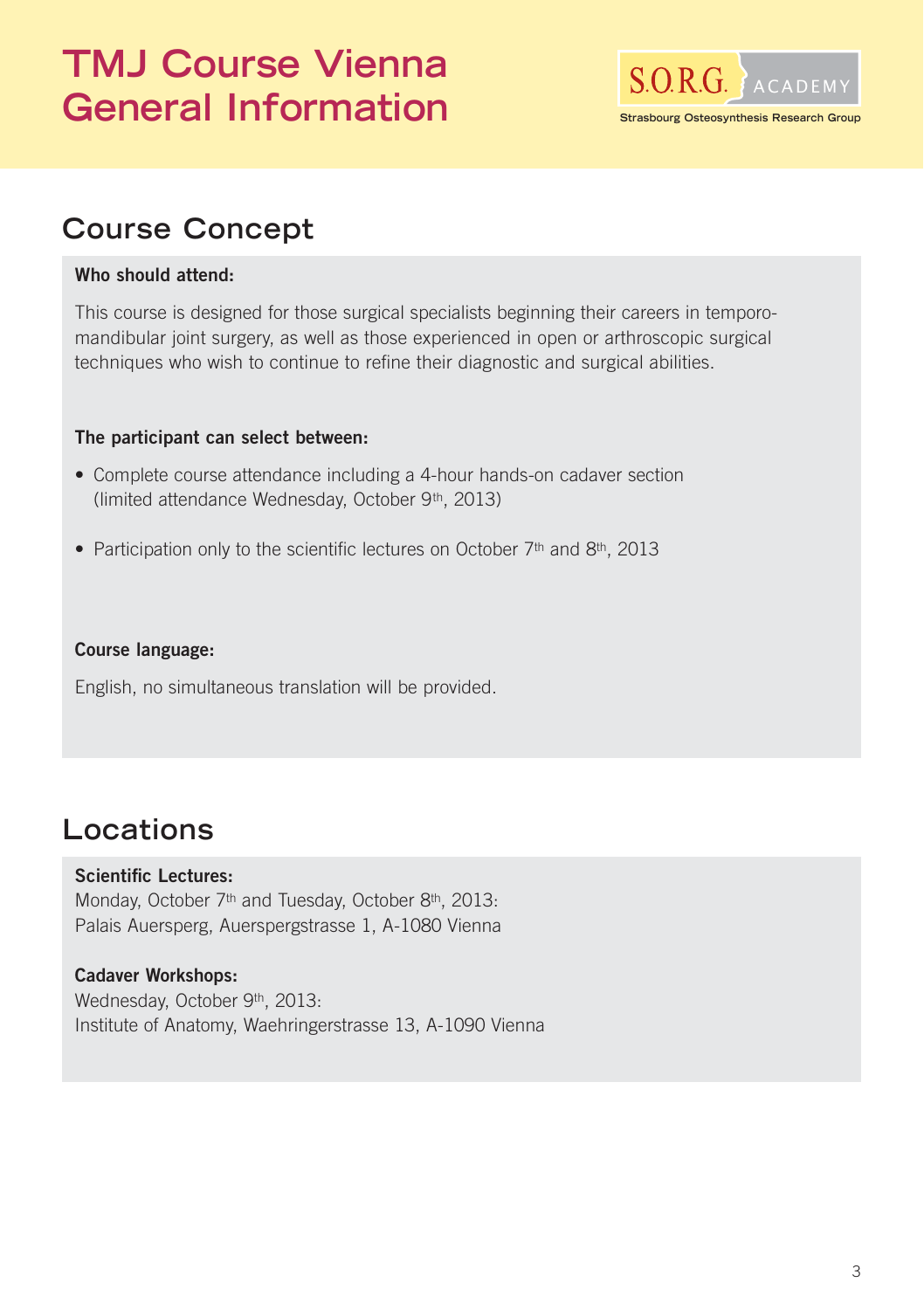# **TMJ Course Vienna** General Information **Strasbourg Osteosynthesis Research Group**



## **Participant Fee**

- Complete participation including workshop attendance Surgeons:  $1,100 - \epsilon$  Surgeons in training:  $900 - \epsilon$ • Without workshop attendance<br>Surgeons:  $800 - \epsilon$
- Surgeons in training:  $600 \epsilon$

#### **Early bird discount:**

For registrations reaching us before **July 31st, 2013**, the above mentioned prices can be deducted by 10%

## **EACMFS Accreditation**

This course is pending for EACMFS credits.

## **Hotel Recommendation**

#### **Hotel de France\*\*\*\*\***

Schottenring 3 A-1010 Vienna Phone: +43-1-313 68-0 Fax: +43-1-319 59 69 e-mail: defrance@austria-hotels.at **Hotel Mercure Josefshof\*\*\*\***

Josefsgasse 4-6 A-1080 Vienna Phone: +43-1-404 19 E-Mail: H2806@accor.com

**Hotel Regina\*\*\*\*** Rooseveltplatz 15 A-1090 Vienna Phone: +43-1-404 46-0 E-Mail: regina@kremslehnerhotels.at

We kindly ask you to make your reservation directly at the hotel. Please refer to the S.O.R.G. Vienna TMJ Course for special conditions.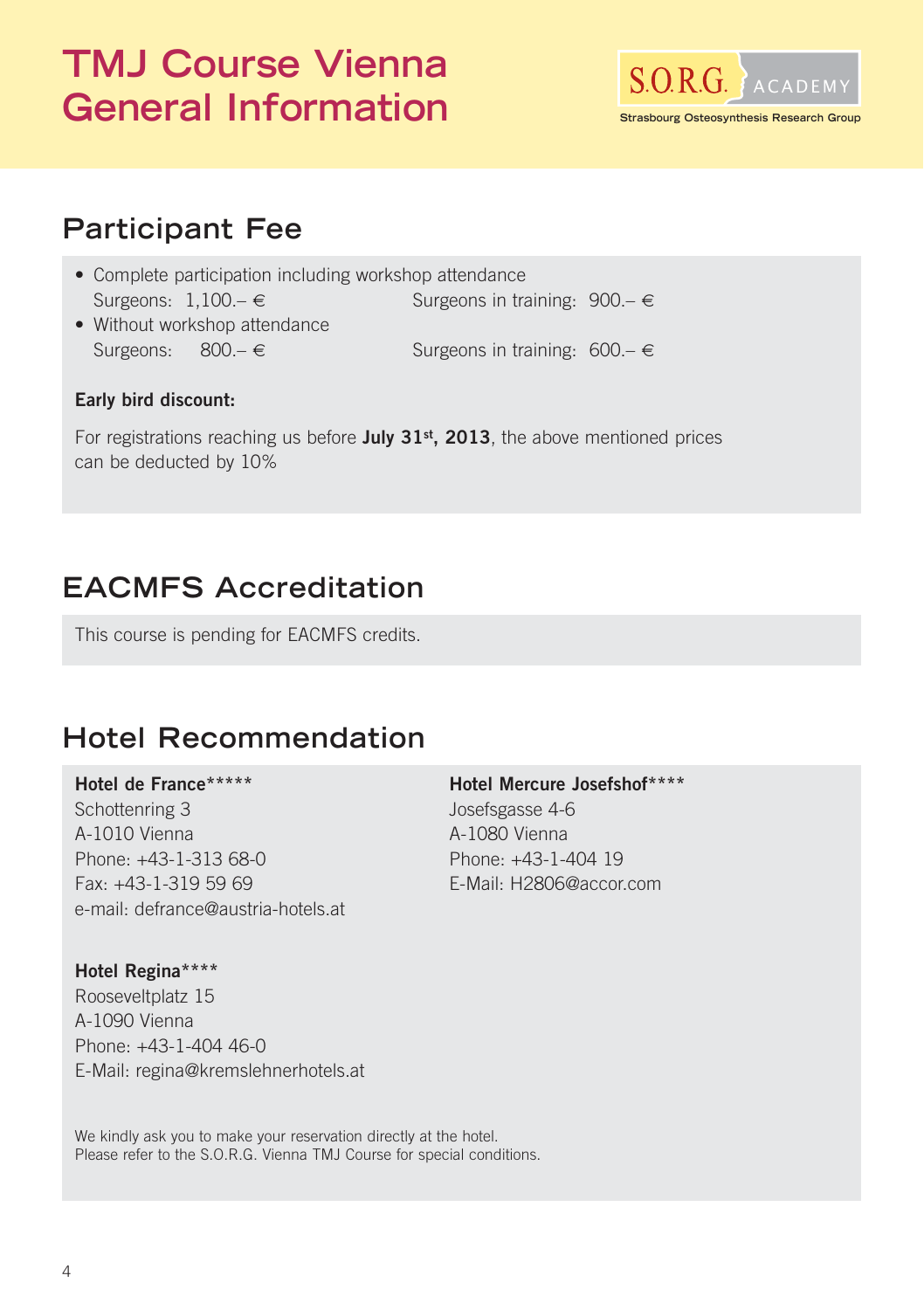# **TMJ Course Vienna SORG** ACADEMY **S.O.R.G.** ACADEMY<br> **Scientific Lectures**



### **1st Day / Scientific Lectures**

Monday, October 7th, 2013 / Palais Auersperg, Auerspergstrasse 1, A-1080 Vienna

| $08:00 - 09:00$<br>$09:00 - 09:10$<br>$09:10 - 09:50$<br>$09:50 - 10:10$<br>$10:10 - 10:20$ | Registration<br>Welcome address and introduction<br>Functional anatomy of the TMJ<br>Remodelling of the TMJ<br><b>Discussion</b>                                                                                             | <b>Undt</b><br><b>Undt</b><br><b>Ewers</b>             |
|---------------------------------------------------------------------------------------------|------------------------------------------------------------------------------------------------------------------------------------------------------------------------------------------------------------------------------|--------------------------------------------------------|
| $10:20 - 10:50$                                                                             | Coffee break                                                                                                                                                                                                                 |                                                        |
| $10:50 - 11:20$<br>$11:20 - 11:50$<br>$11:50 - 12:10$<br>$12:10 - 12:30$                    | Differential diagnosis of temporomandibular disorders<br>and appropriate case selection for surgery<br>Arthrocentesis and lavage of the TMJ<br>Infiltrations with hyaluronic acid<br><b>Discussion</b>                       | <b>Moore</b><br><b>Nitzan</b><br><b>Martin-Granizo</b> |
| $12:30 - 13:30$                                                                             | Lunch                                                                                                                                                                                                                        |                                                        |
| $13:30 - 14:00$<br>$14:00 - 14:30$<br>$14:30 - 15:00$                                       | Arthroscopy and arthroscopy assisted surgery<br>of the upper and lower joint space<br>Electrocoagulation, disc suturing and adjuvant techniques<br>Resorbable pins for arthroscopic disc fixation                            | <b>Undt</b><br>Monje<br><b>Martin-Granizo</b>          |
| $15:00 - 15:30$                                                                             | Coffee break                                                                                                                                                                                                                 |                                                        |
| $15:30 - 15:50$<br>$15:50 - 16:20$<br>$16:20 - 16:40$<br>$16:40 - 17:00$                    | Disc perforations and intra-articular adhesions:<br>Correlations between MRI and arthroscopic findings<br>Management of condylar hyperplasia<br>Surgical management of recurrent mandibular dislocation<br><b>Discussion</b> | <b>Martin-Granizo</b><br><b>Nitzan</b><br><b>Undt</b>  |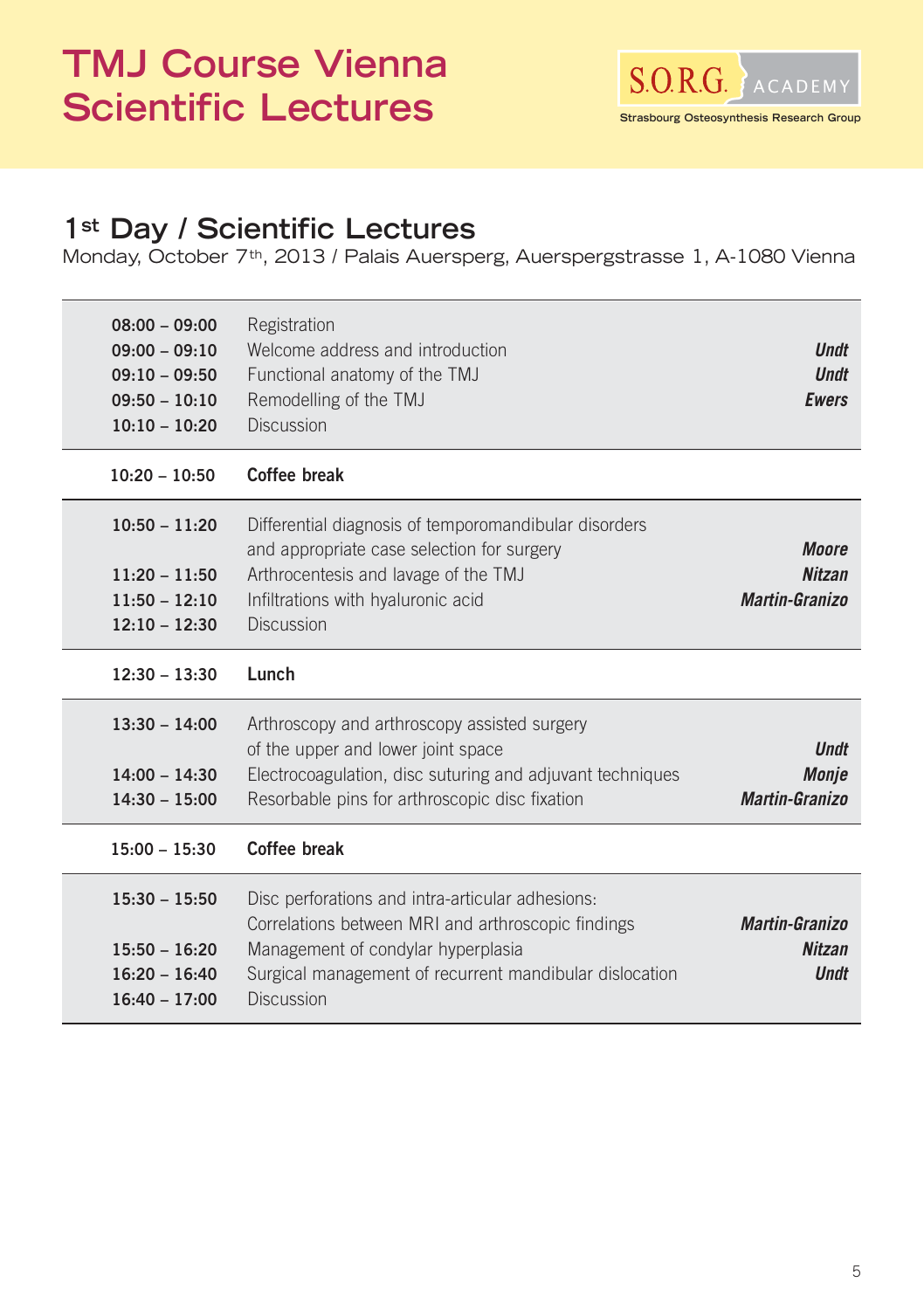# **TMJ Course Vienna Scientific Lectures**



## **2nd Day / Scientific Lectures**

Tuesday, October 8th, 2013 / Palais Auersperg, Auerspergstrasse 1, A-1080 Vienna

| $08:30 - 09:00$<br>$09:00 - 09:30$<br>$09:30 - 10:00$ | Open discopexy and discectomy<br>Rib graft reconstruction of the TMJ<br>Reconstruction of the TMJ by microvascular<br>metatarsophangeal-II-joint transfer                 | <b>Monje</b><br><b>Moore</b><br>Gaggl        |
|-------------------------------------------------------|---------------------------------------------------------------------------------------------------------------------------------------------------------------------------|----------------------------------------------|
| $10:00 - 10:20$                                       | <b>Discussion</b>                                                                                                                                                         |                                              |
| $10:20 - 10:40$                                       | Coffee break                                                                                                                                                              |                                              |
| $10:50 - 11:20$<br>$11:20 - 11:50$<br>$11:50 - 12:20$ | Autologous versus alloplastic TMJ reconstruction<br>Stock or custom made TMJ implants?<br>Allergy and rejection of prostheses:<br>Revision of alloplastic reconstructions | <b>Saeed</b><br>Aagaard<br><b>Sidebottom</b> |
| $12:20 - 12:40$                                       | <b>Discussion</b>                                                                                                                                                         |                                              |
| $12:40 - 13:40$                                       | Lunch                                                                                                                                                                     |                                              |
| $13:40 - 14:10$                                       | Heterotopic bone formation in TMJ reconstruction                                                                                                                          | Monje                                        |
|                                                       | Introduction to the Hands-on Workshop                                                                                                                                     |                                              |
| $14:10 - 14:40$<br>$14:40 - 15:00$<br>$15:00 - 15:20$ | Portals of entry and puncturing techniques<br>in arthroscopic surgery<br>The open approach to the TMJ<br><b>Discussion</b>                                                | <b>Moore</b><br><b>Martin-Granizo</b>        |
| $15:20 - 15:50$                                       | Coffee break                                                                                                                                                              |                                              |
| $15:50 - 16:20$<br>$16:20 - 16:50$<br>$16:50 - 17:00$ | Avoiding complications in arthroscopic TMJ surgery<br>Avoiding complications in open TMJ surgery<br><b>Discussion</b>                                                     | <b>Undt</b><br>Aagaard                       |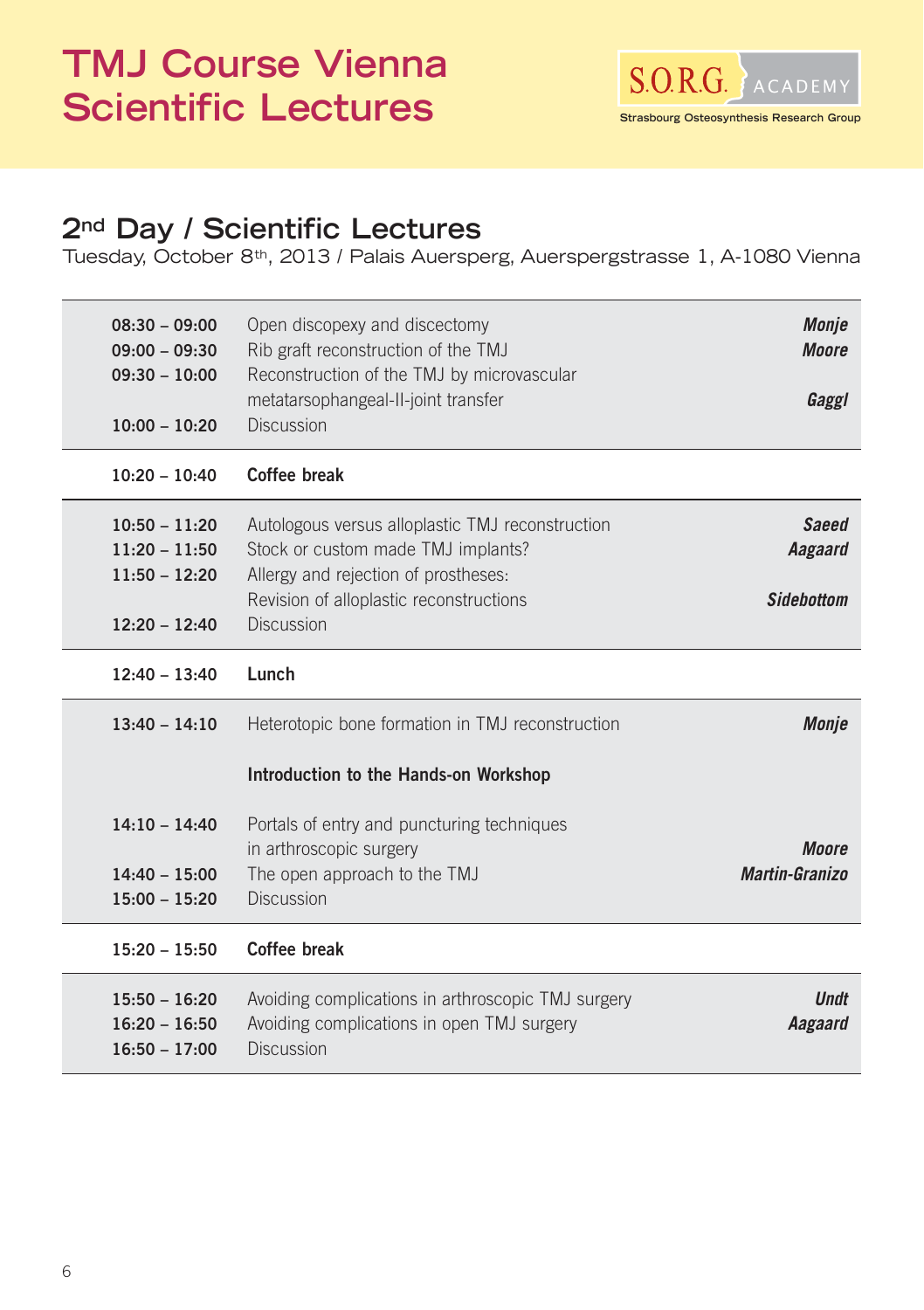# **TMJ Course Vienna** S.O.R.G. ACADEMY Hands-on Workshop **Strasbourg Osteosynthesis Research**



## **Limited attendance Hands-on Workshop**

Participants selecting the complete participation including the 4-hour hands-on cadaver section can choose one of the following options:

## **3rd Day / Hands-on Session**

Wednesday, October 9<sup>th</sup>, 2013 / Institute of Anatomy, Waehringerstrasse 13, A-1090 Vienna

| $08.00 - 12.00$   | <b>Group A</b>                                              |
|-------------------|-------------------------------------------------------------|
| $12.00 - 13.00$   | A light lunch and beverages will be offered to both groups. |
| Or alternatively: |                                                             |
| $13.00 - 17.00$   | <b>Group B</b>                                              |

Please mark on your registration form, which group you want to join. Each group is limited to a maximum of 16 participants. The fees are based on **two attendees per video-arthroscopy unit and per fresh human cadaveric specimen (one joint for each participant).** As the number of cadaveric specimens is limited, attendees will be selected on a first registered, first accepted basis.

#### **Biological hazard**

Since this course includes dissection on fresh cadavers, the risk of injuries and/or infections cannot be totally excluded. Therefore participants have to check that their compulsory vaccinations are in order and that their insurance company will take in charge the possible injuries and complications that may occur during the workshops.

In order to relieve the course organizers of any responsibility, participants are asked to sign the certificate and disclaimer at the registration desk upon arrival. Usual protections (masks, surgical gloves, coats, caps) will be provided. However, protection glasses will not be provided and participants are invited to bring their own ones.

7

 $\lambda$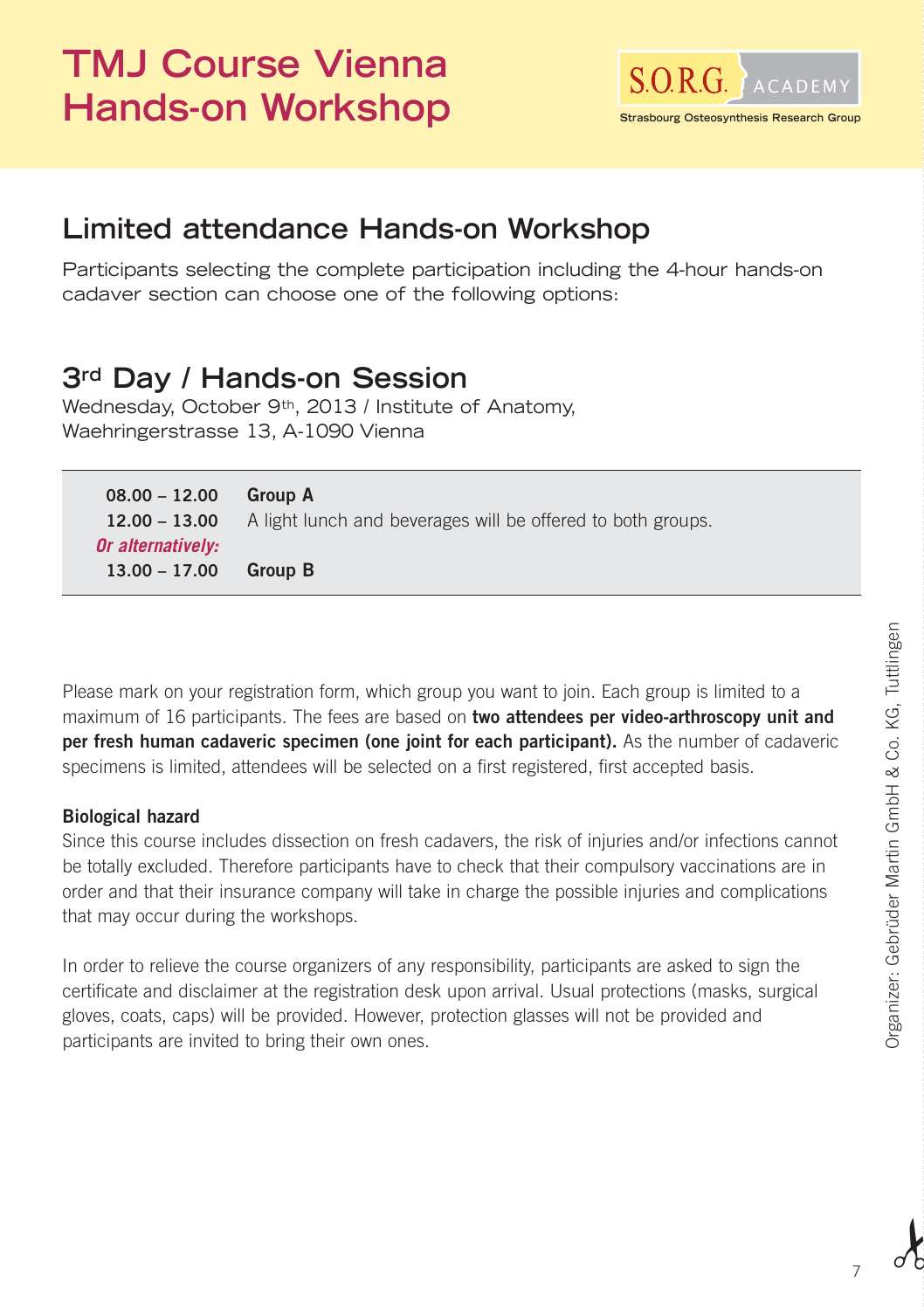| For all participants out of the EU                                                                                                                                    |  |  |  |  |
|-----------------------------------------------------------------------------------------------------------------------------------------------------------------------|--|--|--|--|
| Verification of entrepreneurial status according to council directive 2008/8/EC<br>Please tick your corresponding category:                                           |  |  |  |  |
| Private individual (employee in a practice/hospital)                                                                                                                  |  |  |  |  |
| Entrepreneur / trader (owner of a practice/hospital)<br>Please provide an extract from the commercial register or entrepreneurial status issued<br>by your tax office |  |  |  |  |
| Employee and entrepreneur (owner of a practice / hospital and employee in a practice / hospital)                                                                      |  |  |  |  |
| Payment                                                                                                                                                               |  |  |  |  |
| Please indicate "Vienna - October 2013"                                                                                                                               |  |  |  |  |
| by Bank Transfer<br>Bank: Kreissparkasse Tuttlingen<br>Account No.: 10234<br>Bank Code: 643 500 70<br>IBAN: DE 15 6435 0070 0000 0102 34<br><b>BIC: SOLADE S1 TUT</b> |  |  |  |  |
| by Credit Card                                                                                                                                                        |  |  |  |  |
| MasterCard<br>Visa $\Box$                                                                                                                                             |  |  |  |  |
| Card Holder:                                                                                                                                                          |  |  |  |  |
| Card No.:<br>. _ _ _ _ _ _ _ _ _ _ _ _ .                                                                                                                              |  |  |  |  |
| Expiration Date: $-$ / $-$                                                                                                                                            |  |  |  |  |
| Signature:                                                                                                                                                            |  |  |  |  |

Please note that your attendance to the course can only be reserved after the complete receipt of the payment. This registration form is subject to our general note for registration and our cancellation policy, which will be forwarded to you upon request.

#### **Registration cancellation policy**

All cancellations must be faxed, sent by e-mail or post-marked.

Refund of registration fees will be as follows: Until and including July 1st, 2013 – 100% refund (less a  $\in$  50 handling fee) Postmarked from July 2nd, 2013 – 50% refund

#### **No refund on cancellations after August 31st, 2013**

#### **Disclaimer**

The course organizers assume no liability for personal injuries sustained or for loss or damage to property belonging to course participants.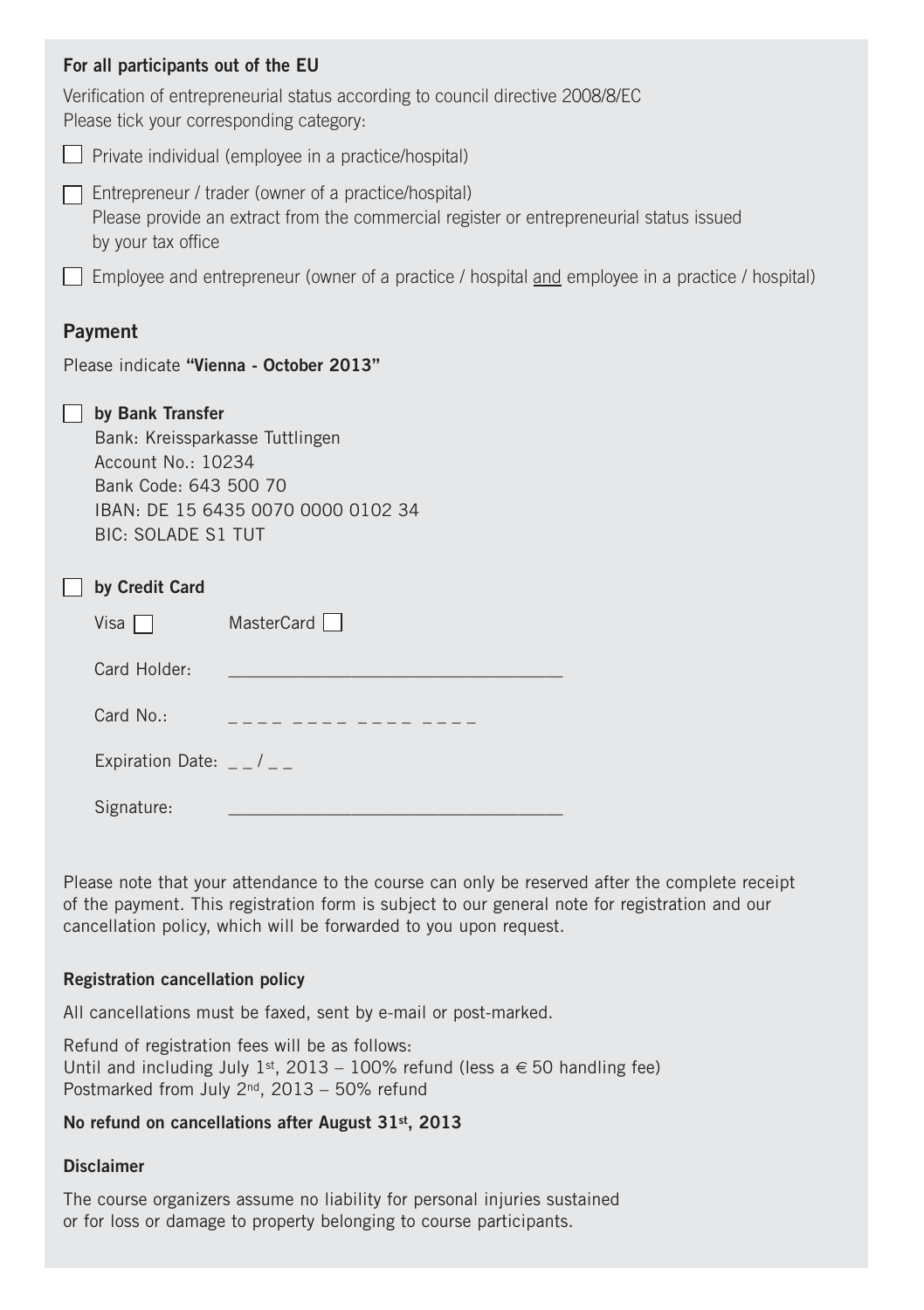# **Registration Form**

#### **Arthroscopic and Open Temporomandibular Joint Surgery**

| Germany                                              | To be sent to:<br>S.O.R.G. Secretary<br>Gebrüder Martin GmbH & Co. KG<br>Mrs. Nicole Bühler<br>P.O. Box 60<br>D-78501 Tuttlingen |                           | Fax No. ++49 - 7461 - 706-350<br>E-Mail: nicole.buehler@klsmartin.com                                                                                                  |  |  |
|------------------------------------------------------|----------------------------------------------------------------------------------------------------------------------------------|---------------------------|------------------------------------------------------------------------------------------------------------------------------------------------------------------------|--|--|
|                                                      | Please enter your personal details:                                                                                              |                           |                                                                                                                                                                        |  |  |
|                                                      | Title                                                                                                                            |                           |                                                                                                                                                                        |  |  |
| First name, Family name                              |                                                                                                                                  |                           |                                                                                                                                                                        |  |  |
|                                                      | Hospital                                                                                                                         |                           |                                                                                                                                                                        |  |  |
|                                                      | Address                                                                                                                          |                           |                                                                                                                                                                        |  |  |
| Zip-Code / City / Country                            |                                                                                                                                  |                           |                                                                                                                                                                        |  |  |
|                                                      | Phone                                                                                                                            |                           |                                                                                                                                                                        |  |  |
|                                                      | Mobile-phone                                                                                                                     |                           |                                                                                                                                                                        |  |  |
|                                                      | Fax                                                                                                                              |                           |                                                                                                                                                                        |  |  |
|                                                      | E-Mail                                                                                                                           |                           |                                                                                                                                                                        |  |  |
| 1.                                                   |                                                                                                                                  |                           | Complete registration (lectures, cadaver dissections and hands-on osteosynthesis training)<br><b>Early Bird</b> (for registration before July 31 <sup>st</sup> , 2013) |  |  |
|                                                      | Surgeons:                                                                                                                        | $∈ 1,100-$                | €990.-                                                                                                                                                                 |  |  |
|                                                      | Surgeons in training:                                                                                                            | $\epsilon$ 900.-          | $€ 810-$                                                                                                                                                               |  |  |
| For the practical hands-on session, I prefer         |                                                                                                                                  |                           |                                                                                                                                                                        |  |  |
| Group A: On Monday, October 9th, 2013, 08.00 - 12.00 |                                                                                                                                  |                           |                                                                                                                                                                        |  |  |
|                                                      | Alt. Group B: On Monday, October 9th, 2013, 13.00 - 17.00                                                                        |                           |                                                                                                                                                                        |  |  |
| 2.                                                   | Theoretical lectures only                                                                                                        |                           |                                                                                                                                                                        |  |  |
|                                                      | Surgeons:<br>Surgeons in training:                                                                                               | $\in 800-$<br>$\in 600 -$ | $\epsilon$ 720.-<br>$€ 540 -$                                                                                                                                          |  |  |